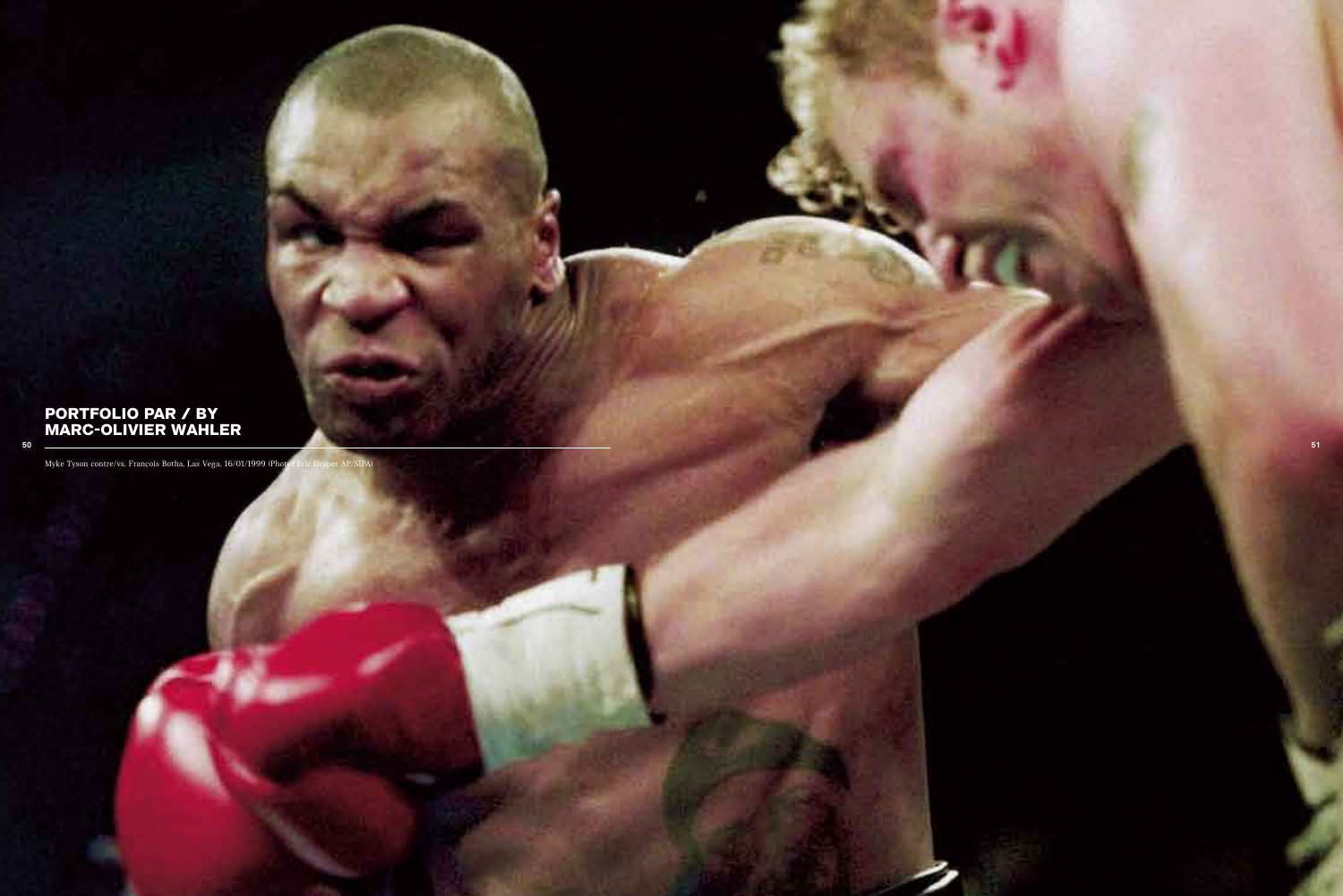

**LETTING** 

Christoph Büchel & Bob Gramsma *Denn sie wissen nicht was sie tun*, 2000-2003 Installation produite pour l'exposition / installation produced for the exhibition *Liquid Sky*, Frac Bourgogne, 25/01 - 29/03/2003 (Photo : André Morin)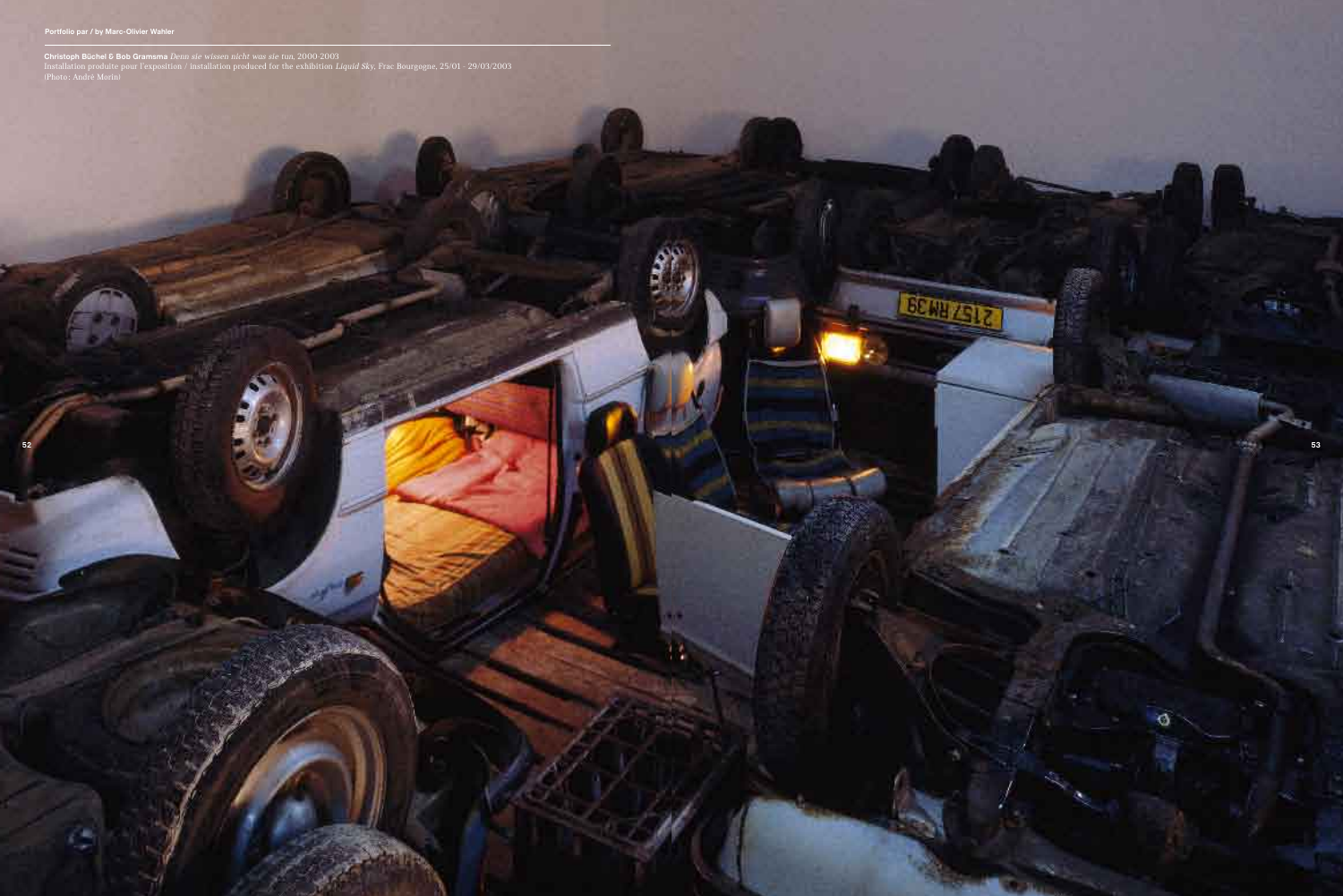

Lee Lozano *A Boring Drawing*, 1963, graphite et crayon Conté sur papier / graphite and Conté crayon on paper, 58,5 x 73 cm, coll. Elisabeth Cunnick & Peter Freeman, New York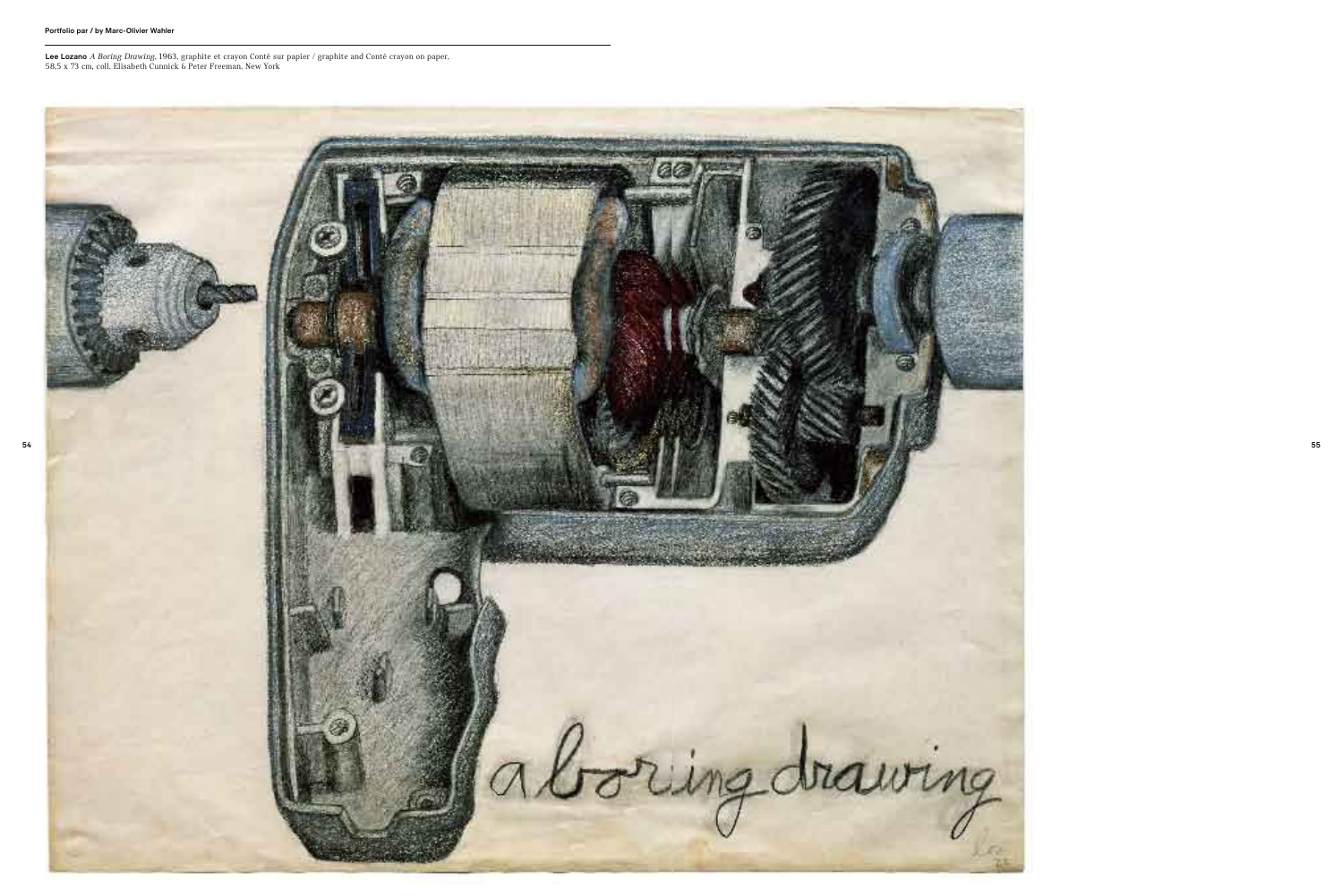$$
\frac{1}{2}
$$

 $\sum_{i=1}^n\frac{1}{\sqrt{2\pi i}}\sum_{i=1}^n\frac{1}{\sqrt{2\pi i}}\sum_{i=1}^n\frac{1}{\sqrt{2\pi i}}\frac{1}{\sqrt{2\pi i}}\sum_{i=1}^n\frac{1}{\sqrt{2\pi i}}\sum_{i=1}^n\frac{1}{\sqrt{2\pi i}}\sum_{i=1}^n\frac{1}{\sqrt{2\pi i}}\sum_{i=1}^n\frac{1}{\sqrt{2\pi i}}\sum_{i=1}^n\frac{1}{\sqrt{2\pi i}}\sum_{i=1}^n\frac{1}{\sqrt{2\pi i}}\sum_{i=1}^n$  $\frac{1}{2} \cdot \frac{1}{12224} \cdot \frac{1}{1244} \cdot \frac{1}{1244} \cdot \frac{1}{1244} \cdot \frac{1}{1244} \cdot \frac{1}{1244} \cdot \frac{1}{1244}$  $\label{eq:2.1} \frac{1}{2} \left( \sigma \left( \frac{\partial \mathcal{L}}{\partial \mathcal{L}} \right) + \mathcal{L} \frac{\partial \mathcal{L}}{\partial \mathcal{L}} \right) + \sigma \left( \frac{\partial \mathcal{L}}{\partial \mathcal{L}} \right) + \sigma \left( \frac{\partial \mathcal{L}}{\partial \mathcal{L}} \right) + \sigma \left( \frac{\partial \mathcal{L}}{\partial \mathcal{L}} \right)$  $\frac{1}{2} \sum_{i=1}^n \frac{1}{2} \sum_{i=1}^n \frac{1}{2} \sum_{i=1}^n \frac{1}{2} \sum_{i=1}^n \frac{1}{2} \sum_{i=1}^n \frac{1}{2} \sum_{i=1}^n \frac{1}{2} \sum_{i=1}^n \frac{1}{2} \sum_{i=1}^n \frac{1}{2} \sum_{i=1}^n \frac{1}{2} \sum_{i=1}^n \frac{1}{2} \sum_{i=1}^n \frac{1}{2} \sum_{i=1}^n \frac{1}{2} \sum_{i=1}^n \frac{1}{2} \sum_{i=$ 科法研究研究

**Angelessen Magnesier Contractor Financial THINGHALL Farmer**  $\frac{d}{2}+\frac{1}{2\sqrt{2}}+\frac{1}{2\sqrt{2}}+\frac{1}{2\sqrt{2}}\frac{d}{d}\frac{d}{d}\frac{d}{d}\frac{d}{d}\frac{d}{d}\frac{d}{d}\frac{d}{d}\frac{d}{d}\frac{d}{d}\frac{d}{d}\frac{d}{d}\frac{d}{d}$ therefore the state.  $\frac{1}{2} \frac{1}{2} \frac{1}{2} \frac{1}{2} \frac{1}{2} \frac{1}{2} \frac{1}{2} \frac{1}{2} \frac{1}{2} \frac{1}{2} \frac{1}{2} \frac{1}{2} \frac{1}{2} \frac{1}{2} \frac{1}{2} \frac{1}{2} \frac{1}{2} \frac{1}{2} \frac{1}{2} \frac{1}{2} \frac{1}{2} \frac{1}{2} \frac{1}{2} \frac{1}{2} \frac{1}{2} \frac{1}{2} \frac{1}{2} \frac{1}{2} \frac{1}{2} \frac{1}{2} \frac{1}{2} \frac{$ in ea s

 $\frac{1}{2}\cdot\limsup_{n\to\infty}\sup_{\partial\Omega_n\to 0}\sup_{\partial\Omega_n\to 0}\left\langle\frac{\partial}{\partial\Omega_n}\log\partial\right\rangle_{\partial\Omega_n\to 0}$  $\{\varphi_{\alpha_1},\varphi_{\alpha_2},\varphi_{\alpha_3},\varphi_{\alpha_4},\varphi_{\alpha_5},\varphi_{\alpha_6},\varphi_{\alpha_7}\}$ kad führen für  $\frac{1}{2}$  ,  $\frac{1}{2}$  ,  $\frac{1}{2}$  ,  $\frac{1}{2}$  ,  $\frac{1}{2}$  ,  $\frac{1}{2}$  ,  $\frac{1}{2}$  ,  $\frac{1}{2}$  ,  $\frac{1}{2}$ 任命第六 三、第二、第五 **The State** 

throught county this  $\mathbb{E} \left[ \mathcal{E} \left( \mathcal{L}_{\mathcal{A}} \right) \right] = \mathcal{L}_{\mathcal{A}} \left( \mathcal{L}_{\mathcal{A}} \right) = \mathcal{L}_{\mathcal{A}} \left( \mathcal{L}_{\mathcal{A}} \right)$  $\label{eq:3.1} \sum_{i=1}^n \sum_{i=1}^n \sum_{j=1}^n \sum_{j=1}^n \sum_{j=1}^n \sum_{j=1}^n \sum_{j=1}^n \sum_{j=1}^n \sum_{j=1}^n \sum_{j=1}^n \sum_{j=1}^n \sum_{j=1}^n \sum_{j=1}^n \sum_{j=1}^n \sum_{j=1}^n \sum_{j=1}^n \sum_{j=1}^n \sum_{j=1}^n \sum_{j=1}^n \sum_{j=1}^n \sum_{j=1}^n \sum_{j=1}^n \sum_{j=1}^n \sum_{j$ Post think thread  $\delta_{\mathcal{F}}\circ\overline{\phi}\circ\overline{\phi}\overline{\phi}=\delta_{\mathcal{F}}\circ\overline{\phi}\overline{\phi}\circ\overline{\phi}$  $\label{eq:4} \frac{1}{2}\sum_{i\in\mathcal{I}}\sum_{i\in\mathcal{I}}\frac{1}{\sqrt{2}}\sum_{i\in\mathcal{I}}\frac{1}{\sqrt{2}}\sum_{i\in\mathcal{I}}\frac{1}{\sqrt{2}}\sum_{i\in\mathcal{I}}\frac{1}{\sqrt{2}}\sum_{i\in\mathcal{I}}\frac{1}{\sqrt{2}}\sum_{i\in\mathcal{I}}\frac{1}{\sqrt{2}}\sum_{i\in\mathcal{I}}\frac{1}{\sqrt{2}}\sum_{i\in\mathcal{I}}\frac{1}{\sqrt{2}}\sum_{i\in\mathcal{I}}\frac{1}{\sqrt$ 

 $\sum_{i=1}^n\sum_{i=1}^n\sum_{j=1}^n\sum_{j=1}^n\sum_{j=1}^n\sum_{j=1}^n\sum_{j=1}^n\sum_{j=1}^n\sum_{j=1}^n\sum_{j=1}^n\sum_{j=1}^n\sum_{j=1}^n\sum_{j=1}^n\sum_{j=1}^n\sum_{j=1}^n\sum_{j=1}^n\sum_{j=1}^n\sum_{j=1}^n\sum_{j=1}^n\sum_{j=1}^n\sum_{j=1}^n\sum_{j=1}^n\sum_{j=1}^n\sum_{j=1}^n\sum_{j$  $\frac{1}{T}+\sum_{i=1}^T\sum_{j=1}^T\sum_{j=1}^T\sum_{j=1}^T\sum_{j=1}^T\sum_{j=1}^T\sum_{j=1}^T\sum_{j=1}^T\sum_{j=1}^T\sum_{j=1}^T\sum_{j=1}^T\sum_{j=1}^T\sum_{j=1}^T\sum_{j=1}^T\sum_{j=1}^T\sum_{j=1}^T\sum_{j=1}^T\sum_{j=1}^T\sum_{j=1}^T\sum_{j=1}^T\sum_{j=1}^T\sum_{j=1}^T\sum_{j=1}^T\sum_{j=1$  $\oint \gamma^2 \frac{1}{\epsilon^2} \frac{1}{\lambda^2} \frac{1}{\lambda^2} \frac{1}{\lambda^2} \frac{1}{\epsilon^2} \frac{1}{\epsilon^2} \frac{1}{\epsilon^2} \frac{1}{\epsilon^2} \frac{1}{\epsilon^2} \frac{1}{\epsilon^2} \frac{1}{\epsilon^2} \frac{1}{\epsilon^2} \frac{1}{\epsilon^2} \frac{1}{\epsilon^2} \frac{1}{\epsilon^2} \frac{1}{\epsilon^2} \frac{1}{\epsilon^2} \frac{1}{\epsilon^2} \frac{1}{\epsilon^2} \frac{1}{\epsilon^2} \frac{1}{\epsilon^2} \frac{1$ 

 $\frac{1}{2} \leq \frac{1}{\sqrt{2}} \leq \frac{1}{2} \leq \frac{1}{2} \leq \frac{1}{2} \leq \frac{1}{2} \leq \frac{1}{2} \leq \frac{1}{2} \leq \frac{1}{2} \leq \frac{1}{2} \leq \frac{1}{2} \leq \frac{1}{2} \leq \frac{1}{2} \leq \frac{1}{2} \leq \frac{1}{2} \leq \frac{1}{2} \leq \frac{1}{2} \leq \frac{1}{2} \leq \frac{1}{2} \leq \frac{1}{2} \leq \frac{1}{2} \leq \frac{1}{2}$ 

keeps on security.

**APASSING COMPASSION** 

 $\mathcal{F}(\sqrt[3]{2\pi})=\sqrt[3]{2\pi}\mathcal{F}(\sqrt[3]{2\pi})\sqrt[3]{2\pi}\mathcal{F}(\sqrt[3]{2\pi})\sqrt[3]{2\pi}$ 

dorf ganden i Banger og

标记的 的复数

 $\frac{1}{2}\sum_{i\in\mathcal{U}}\mathcal{A}^i\mathcal{B}$ 

 $\frac{1}{2}\log\frac{1}{\sqrt{2}}\exp\left(\frac{1}{\sqrt{2}}\right)-\frac{1}{2}\log\frac{1}{\sqrt{2}}\log\frac{1}{\sqrt{2}}\log\frac{1}{\sqrt{2}}$ Engineering make the  $+$  the subscribed decays in the  $\sim$ 化抗体能力 病病 经资源社会管理信息  $\hat{\pi}_{(1)} = \hat{\pi}_{(1)}^{\text{max}} = \hat{\pi}_{(1)}^{\text{max}} + \hat{\pi}_{(2)}^{\text{max}}$  $\frac{1}{2} \sum_{i=1}^n \frac{1}{\sigma_i^2} \sum_{i=1}^n \frac{1}{\sigma_i^2} \sum_{i=1}^n \frac{1}{\sigma_i^2} \sum_{i=1}^n \frac{1}{\sigma_i^2} \sum_{i=1}^n \frac{1}{\sigma_i^2} \sum_{i=1}^n \frac{1}{\sigma_i^2} \sum_{i=1}^n \frac{1}{\sigma_i^2} \sum_{i=1}^n \frac{1}{\sigma_i^2}$ 

```
科学院学院院长
\label{eq:psi} \xi \sim \mathcal{P} \leftrightarrow \mathcal{E}(\alpha, \theta) \rightarrow \mathcal{E} \leftrightarrow \alpha \betafrats resolutions.
Low List State Line.
\widetilde{\xi}_h \stackrel{\sim}{\longrightarrow} \widetilde{\alpha_{h+1}} \stackrel{\sim}{\longrightarrow} \widetilde{\alpha_{h+2}} \stackrel{\sim}{\longrightarrow} \widetilde{\alpha_{h+1}}.
```

| 9                                        |
|------------------------------------------|
| b triano<br>$\mathcal{E}_{\mathbf{c}}$ . |
| $\sim$<br>مان بين <del>د و</del><br>21   |
| <del>ام</del> یلاد که اول                |
| ξņ<br>φ<br>S.                            |
| $\sim$                                   |
|                                          |

 $-27.77$  $\frac{1}{4}\log\lambda\leq\frac{1}{12}\log\lambda\leq\frac{1}{2}\log\lambda\log\lambda^2$  $\{ \boldsymbol{\lambda}_{\text{max}}, \boldsymbol{\lambda}_{\text{max}}, \boldsymbol{\lambda}_{\text{max}}, \boldsymbol{\lambda}_{\text{max}} \}$  $\frac{1}{2}\sum_{i=1}^n\sum_{i=1}^n\frac{1}{2}\sum_{i=1}^n\sum_{j=1}^n\sum_{j=1}^n\frac{1}{2}\sum_{i=1}^n\sum_{j=1}^n\frac{1}{2}\sum_{j=1}^n\frac{1}{2}\sum_{j=1}^n\frac{1}{2}\sum_{j=1}^n\frac{1}{2}\sum_{j=1}^n\frac{1}{2}\sum_{j=1}^n\frac{1}{2}\sum_{j=1}^n\frac{1}{2}\sum_{j=1}^n\frac{1}{2}\sum_{j=1}^n\frac{1}{2}\sum_{j=1}^n\frac{1$  $\frac{1}{2}+\frac{1}{2}+\frac{1}{2}\frac{1}{2}\left(\frac{1}{2}-\frac{1}{2}\right)\frac{1}{2}+\frac{1}{2}\frac{1}{2}\frac{1}{2}\left(\frac{1}{2}-\frac{1}{2}\right)\frac{1}{2}+\frac{1}{2}\left(\frac{1}{2}-\frac{1}{2}\right)\frac{1}{2}+\frac{1}{2}\left(\frac{1}{2}-\frac{1}{2}\right)\frac{1}{2}+\frac{1}{2}\left(\frac{1}{2}-\frac{1}{2}\right)\frac{1}{2}+\frac{1}{2}\left(\frac{1}{2}-\frac{1}{2}\right)\frac{1}{2}+\frac{1}{2}\left$ Viewer a transference  $h_{\text{in}}$  . Then

Lating the Sunday  $\leftarrow \max\{ \pm \sqrt{\alpha} \sqrt{m} \sqrt{m} \}$  $\mathbb{R}^n$ 



João Onofre *Catriona Shaw sings "Baldessari sings LeWitt" re-edit, "Like a virgin" extended version original video score*, 2003, impression jet d'encre sur papier, marqueur, agrafes et colle / inkjet print on paper, marker, staples and glue, 119,5 x 120,5 cm ; coll. privée Suisse / private collection, Switzerland, courtesy Cristina Guerra Contemporary Art, Lisbon (Photo : DMF - Fotografias Daniel Malhão / Rosário Sousa)

## Portfolio par / by Marc-Olivier Wahler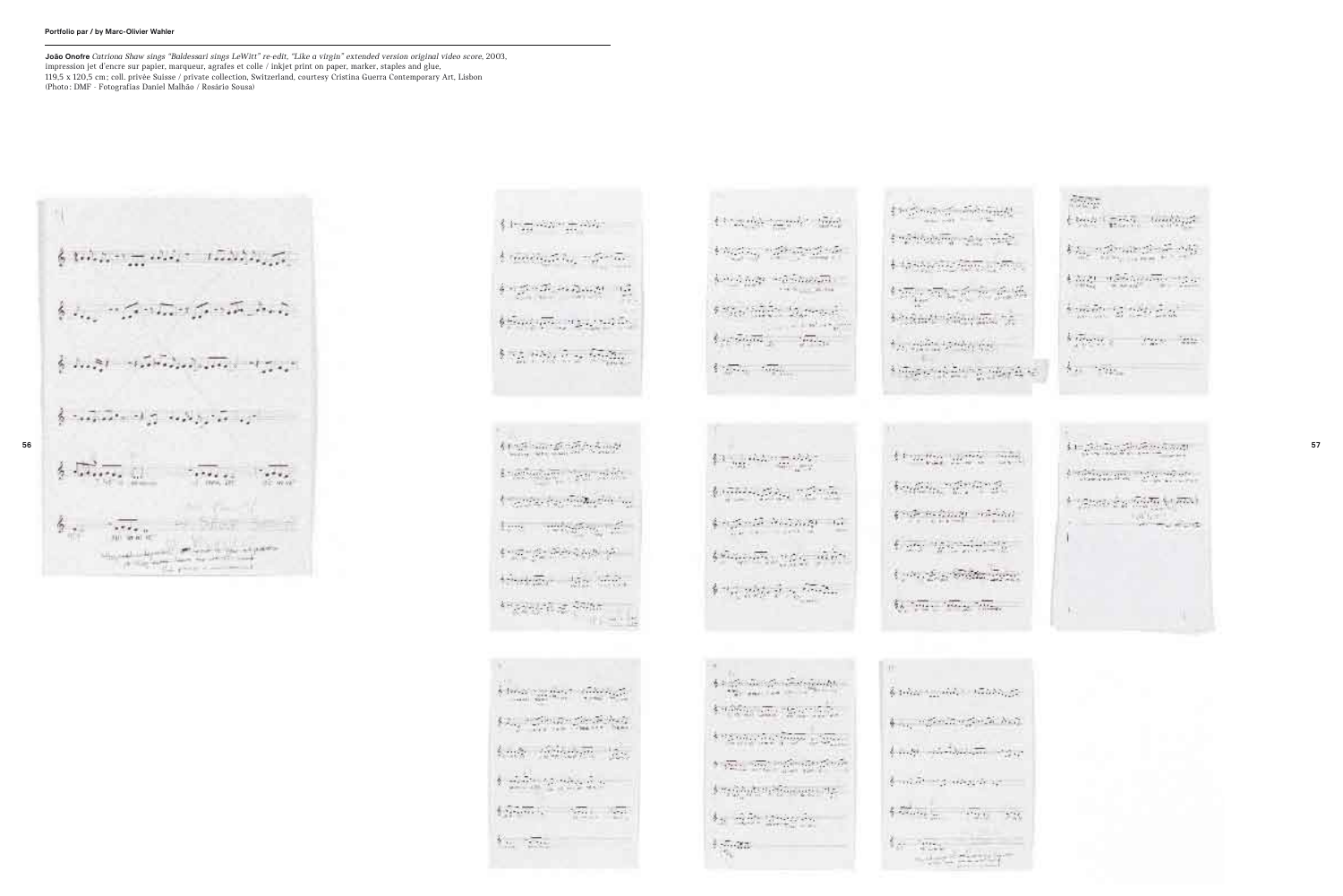iller *Girls Shooting*, Archive Peter Piller, 2000-2006.<br>
sion avec pigments / pigment print, 46 x 63 cm,<br>
y Frehrking Wiesehöfer, Cologne<br>
x Frehrking Wiesehöfer, Cologne<br>
x Albert (2002)<br>
x Albert (2003)<br>
x Albert (2003

us siy

till i District Countries.